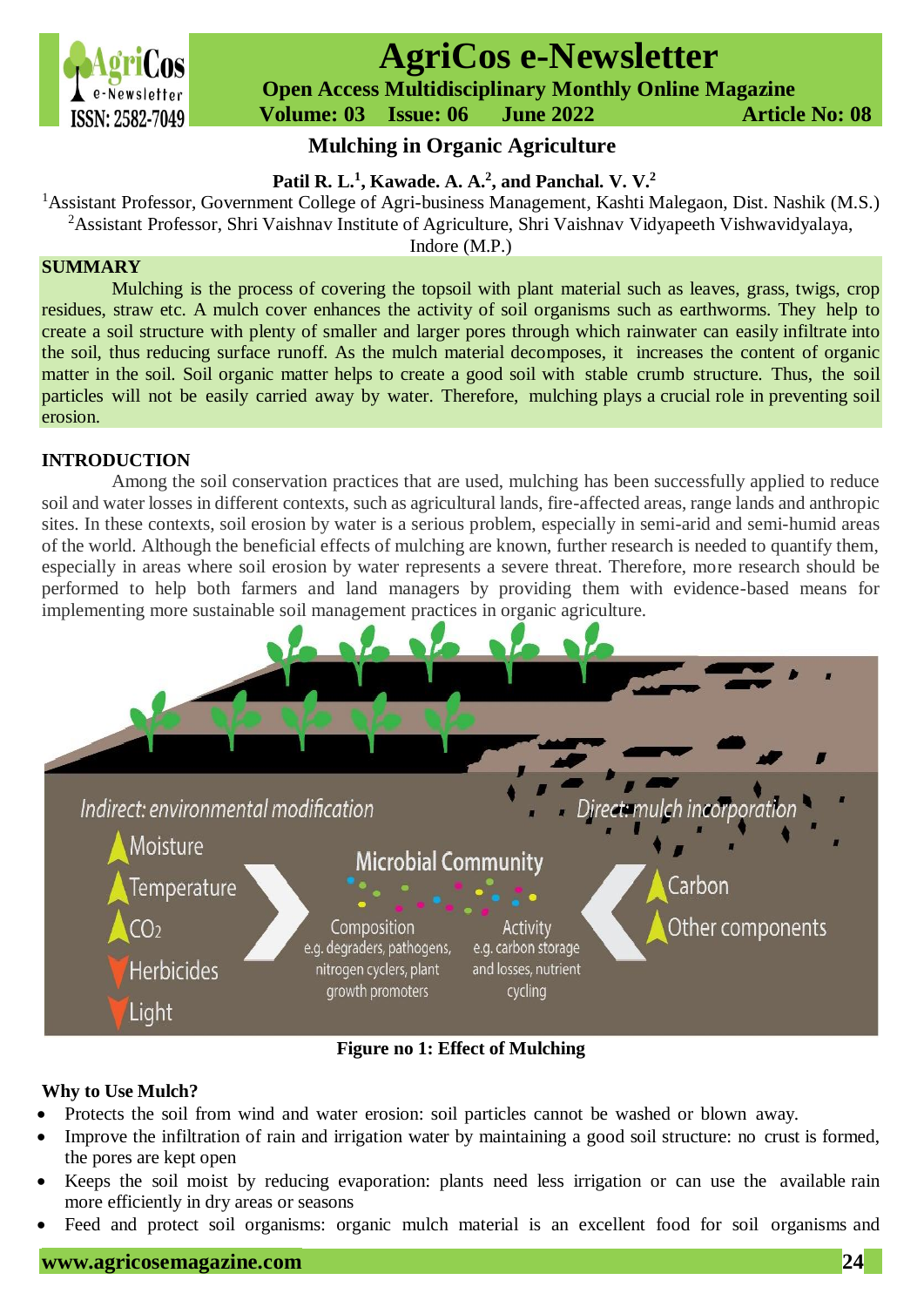provides suitable conditions for their growth

- Suppress weed growth: with a sufficient mulch layer, weeds will find it difficult to grow through it
- Prevents the soil from heating up too much: mulch provides shade to the soil and the retained moisture keeps it cool
- Provides nutrients to the crops: while decomposing, organic mulch material continuously releases its nutrients, thus fertilizing the soil
- Increases the content of soil organic matter: part of the mulch material will be trans-formed to humus

#### **Selection of Mulching Material**

The kind of material used for mulching will greatly influence its effect. Material which easily decomposes will protect the soil only for a rather short time but will provide nutrients to the crops while decomposing. Hardy materials will decompose more slowly and therefore cover the soil for a longer time. If the decomposition of the mulch material should be accelerated, organic manures such as animal dung may be spread on top of the mulch, thus increasing the nitrogen content. Where soil erosion is a problem, slowly decomposing mulch material (low nitrogen content, high C/N) will provide a long-term protection compared to quickly decomposing material.

#### **Sources of Mulching Material**

- Weeds
- Cover crops
- Crop residues
- Grass
- Pruning material from trees
- Cuttings from hedges
- Wastes from agricultural processing or from forestry

#### **Points Considered While Using Mulches**

While mulching has a lot of advantages, it can also cause problems in specific situations. Thus, following points should be considered while mulch application:

- Some organisms can proliferate too much in the moist and protected conditions of the mulch layer. Slugs and snails can multiply very quickly under a mulch layer. Ants or termites which may cause damage to the crops also may find ideal conditions for living.
- When crop residues are used for mulching, in some cases there is an increased risk of sustaining pests and diseases. Damaging organisms such as stem borers may survive in the stalks of crops like cotton, corn or sugar cane. Plant material infected with viral or fungal diseases should not be used if there is a risk that the disease might spread to the next crop. Crop rotation is very important to overcome these risks.
- When carbon rich materials such as straw or stalks are used for mulching, nitrogen from the soil may be used by microorganisms for decomposing the material. Thus, nitrogen may be temporary not available for plant growth.
- The major constraint for mulching usually is the availability of organic material. Its production or collection usually involves labour and may compete with the production of crops.

#### **Application of Mulch Material**

- If possible, the mulch should be applied before or at the onset of the rainy season, as then the soil is most vulnerable.
- If the layer of mulch is not too thick, seeds or seedlings can be directly sown or planted in between the mulching material. On vegetable plots it is best to apply mulch only after the young plants have become somewhat hardier, as they may be harmed by the products of decomposition from fresh mulch material.
- If mulch is applied prior to sowing or planting, the mulch layer should not be too thick in order to allow seedlings penetrate it. Mulch can also be applied in established crops, best directly after digging the soil. It can be applied between the rows, directly around single plants (especially for tree crops) or evenly spread on the field.